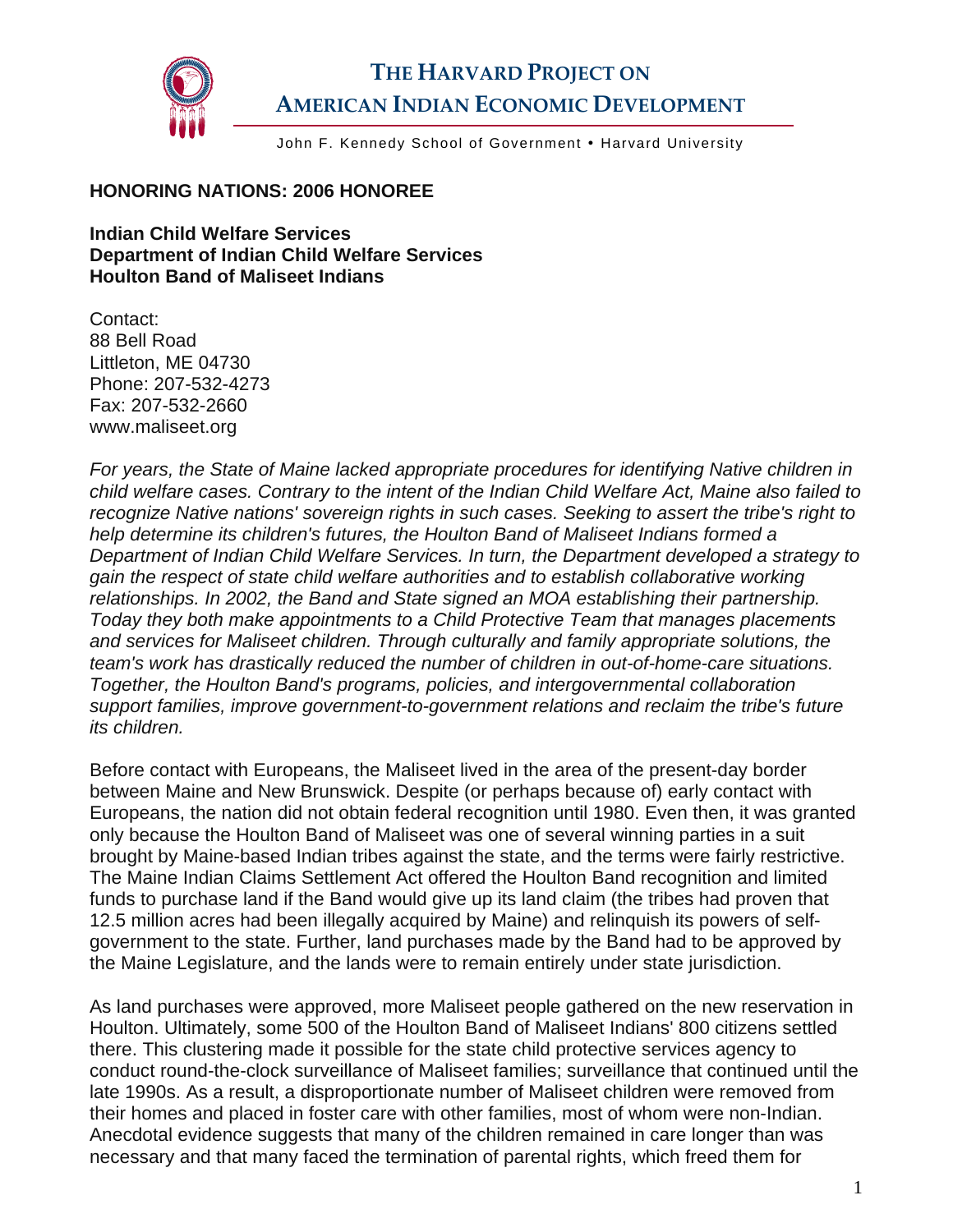adoption out of the tribe. One Houlton Band citizen remarked, "It was like genocide, our children were taken from us and we didn't know where to find them."

In taking these actions, the State of Maine was ignoring the mandates of the Indian Child Welfare Act (ICWA). It provides for immediate tribal notification of alleged abuse or neglect; inclusion of tribal designees in initial assessments of alleged abuse or neglect of Native children; the assignment of placement cases to tribal courts if possible; and placement of Indian children with extended family members, other tribal members, or other Indian families. Since Maine did not identify children as Native when they entered they system, no one knew exactly how many Maliseet children were in its care.

The Houlton Band of Maliseet Indians is a small Native nation. Its current form of government is young, and in many respects, the reaches of its sovereignty remained untested. Given the terms of the Maine Indian Claims Settlement Act, it was unclear what authority the nation really had to act on this issue. But leaders of the Houlton Band also knew that inaction meant continuing to put its most vulnerable citizens at risk and a slow but sure loss of the nation's future. Responding, they developed a two-pronged strategy to reclaim the Band's rights over the care and placement of Maliseet children. Internally, they pursued institutional and policy development through the creation of a tribal Department of Indian Child Welfare Services. Externally, they sought collaborative partnerships with other child welfare professionals and improved relationships with the State of Maine.

High standards were an important aspect of the Houlton Band's overall strategy. For example, regulations established by the Band's Department of Indian Child Welfare Services included standards that exceeded those of the state. By setting the bar high, operating effectively within this framework, fostering partnerships, seeking advocacy in the press, and maintaining an unfettering dedication to its children, the Maliseet government eventually earned the respect of outside governments. Its approach and programming were viewed as both legitimate and credible.

Substantive change, embodied in state policy, came in 2002, when the Maliseet Band and the Attorney General's Office and Department of Human Services of the State of Maine signed a formal Memorandum of Agreement (MOA). The agreement calls for maximum participation by the state in ICWA cases and lays out a dispute resolution mechanism to address any conflicts. The agreement also led to the development of an ICWA-mandated Child Protective Team (CPT) for Maliseet children.

The CPT includes professionals and volunteers from the Band and State (each government designates four team members) who are chosen for their diversity of relevant skills. At its monthly meetings, the Team reviews all open child protection cases that involve Maliseet children. As appropriate, families and members of their support networks attend the meetings; the CPT works with them to identify family challenges and to access resources for addressing those challenges. For example, when children are not at serious risk of harm, the CPT offers families services such as mental health counseling, medical treatment, legal aid, day care, and access to food pantries. Most of these wrap-around services are provided by the Band. The result is that more families are receiving services and improving their homes, more extended families are tapped to provide informal supports, and fewer families have open child protective cases.

Concurrent with the development of the MOA and CPT, the state was revamping its child welfare service delivery strategy. Through the Houlton Band's work on standard-setting, education, and collaboration, and with the CPT's provision of culturally relevant materials and